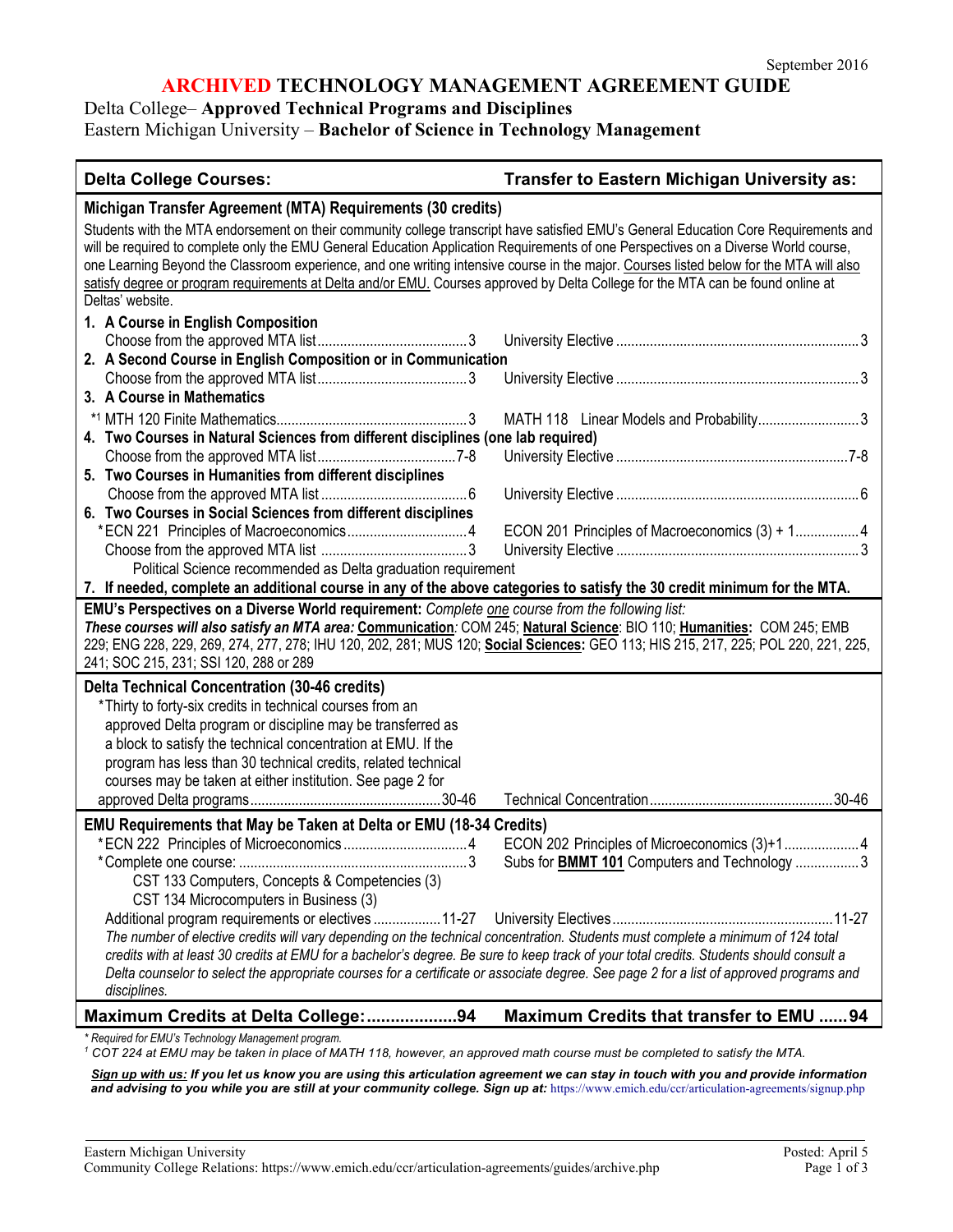### **ARCHIVED TECHNOLOGY MANAGEMENT AGREEMENT GUIDE**

# Delta College– **Approved Technical Programs and Disciplines**

# Eastern Michigan University – **Bachelor of Science in Technology Management**

| <b>Completion of EMU's</b>                                                                                                                 |                                                             |
|--------------------------------------------------------------------------------------------------------------------------------------------|-------------------------------------------------------------|
| <b>Technology Management Program</b>                                                                                                       | <b>Approved Delta Programs/Disciplines</b>                  |
|                                                                                                                                            | Accounting                                                  |
| <b>Major Requirements</b><br>$(30-33 \text{ credits})$                                                                                     | Alternative Energy - Wind Turbine                           |
| Core Courses (18 credits)                                                                                                                  | Architectural Technology                                    |
| TM 130                                                                                                                                     | Automotive Service Education Program                        |
| TM 212<br>Management of Technological Change 3                                                                                             | Automotive Service Technology                               |
| TM 311<br>Information Technology Mgmt & Organizations3                                                                                     | <b>Chemical Processing Technology</b>                       |
| <sup>1</sup> TM 314W Sociotechnical Systems Appr to Proc Impr3                                                                             | Chemical Technology                                         |
| TM 402<br>Technology Project Management 3                                                                                                  | Computer Science and Information Technology - All           |
| TM 415<br>Senior Seminar in Technology Management3                                                                                         | <b>Construction Management</b>                              |
|                                                                                                                                            | Criminal Justice (all)                                      |
| <b>Technology Mgmt Electives (12-15 credits)</b>                                                                                           | <b>Dental Assisting</b>                                     |
|                                                                                                                                            | Dental Hygiene                                              |
| (At least 3 hours at the 300/400 level must be completed.)                                                                                 | Diagnostic Medical Sonography                               |
| ACC 130 Accounting for Non-business majors(3)                                                                                              | Electronic Media/Broadcasting                               |
| ACC 240 Prin of Financial Accounting (3)                                                                                                   | <b>Electrical Utility/Worker</b>                            |
| <b>ACC 241</b><br>Prin of Managerial Accounting (3)                                                                                        | <b>Environmental Technology</b>                             |
| <b>FIN 350</b><br>Principles of Finance (3)                                                                                                | Fire Science                                                |
| Analysis of Financial Statements (3)<br><b>FIN 358</b><br>LAW 293 Legal Environment of Business (3)                                        | <b>Health Fitness Specialist</b>                            |
| LAW 403 Employment Law (3)                                                                                                                 | Industrial Technology Education                             |
| MGMT 384 Human Resource Management (3)                                                                                                     | <b>Legal Support Professional</b>                           |
| MGMT 386 Organizational Behavior & Theory (3)                                                                                              | Management                                                  |
| MGMT 388 Intro to Entrepreneurship (3)                                                                                                     | <b>Mechanical Engineering Technology</b>                    |
| <sup>1</sup> MGMT 480W Management Responsibility & Ethics (WI) (3)                                                                         | <b>Medical Office Professions</b>                           |
| MKTG 360 Principles of Marketing (3)                                                                                                       | Nursing (ADN)                                               |
| MKTG 369 Advertising (3)                                                                                                                   | Nursing RN Transition Track                                 |
| MKTG 473 Marketing and Product Innovation (3)                                                                                              | <b>Office Professions</b>                                   |
| TM 306<br>Quan Analysis of Sustainability Issues (3)                                                                                       | Manufacturing & Industrial Technology                       |
| TM 308<br>Seminar in Technological Impacts (3)                                                                                             | Radiography                                                 |
| TM 377/378/379 Special Topics (1/2/3)                                                                                                      | <b>Physical Therapist Assistant</b>                         |
| <sup>2</sup> TM 387<br>Cooperative Education (3)                                                                                           | Refrigeration/Heating, Air Conditioning Service Tech        |
| TM 477/478/479 Special Topics (1/2/3)                                                                                                      | <b>Residential Construction</b>                             |
| TM 420<br>Women and Technology (3)                                                                                                         | <b>Respiratory Care</b>                                     |
| <b>TM 495</b><br>Technology, Values, and the Future (3)                                                                                    | Skilled Trades (Apprenticeship)                             |
|                                                                                                                                            | Surgical Technology                                         |
| $(0-3$ credits)<br><b>LBC Requirement</b>                                                                                                  | Water Environmental Technology                              |
| One Learning beyond the Classroom (LBC) course or noncredit                                                                                | <b>Welding Engineering Technology</b>                       |
| experience must be completed at EMU. TM 387 Cooperative Education<br>satisfies the LBC requirement. See program advisor for other choices. | Other programs with approval of the EMU Program Coordinator |
|                                                                                                                                            |                                                             |
|                                                                                                                                            |                                                             |
|                                                                                                                                            |                                                             |
|                                                                                                                                            |                                                             |
| The Technology Management program is offered online.                                                                                       |                                                             |
|                                                                                                                                            |                                                             |

*<sup>1</sup> Satisfies EMU's Writing Intensive major requirement*

*<sup>2</sup> Satisfies EMU's Learning beyond the Classroom requirement*

*NOTE: If less than ninety-four credits are transferred, additional courses must be completed at EMU to reach the minimum of 124 credit hours required to graduate.*